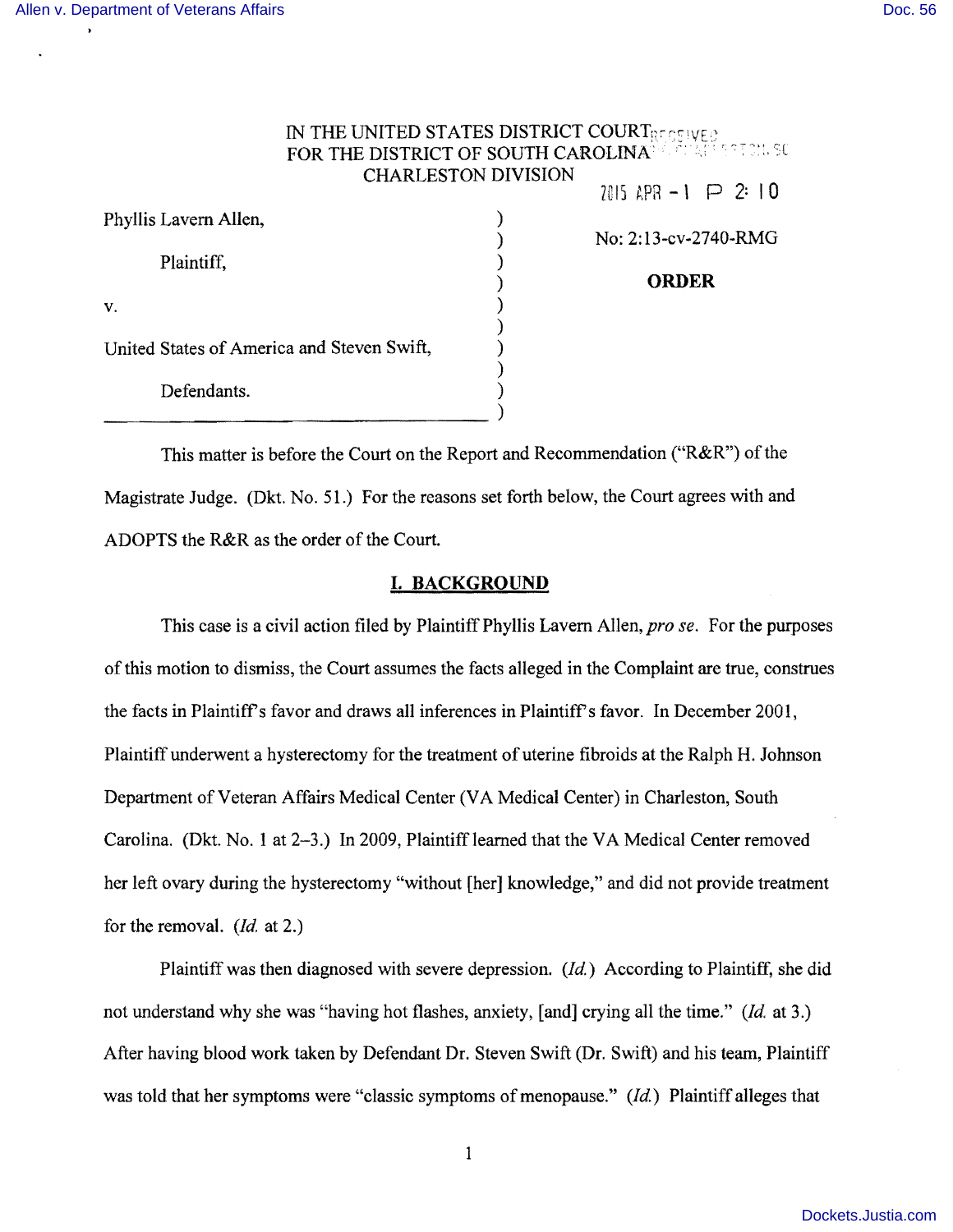she was then placed on the wrong medication because Defendants did not "want to admit what they did." *(/d.)* Plaintiff asserts that Defendants "took her livelihood from [her]." *(Id.)* She seeks monetary damages and asks the Court to "remove the unemployability." *(Id.* at 5.)

Plaintiff filed suit against the Department of Veteran Affairs on October 8, 2013. (Dkt. No.1.) Pursuant to 28 U.S.C. § 636(b) and Local Civil Rule 73.02(B)(2)(e) DSC, this case was assigned to a Magistrate Judge for all pretrial proceedings. After conducting an initial review, the Magistrate Judge issued an R&R recommending dismissal to the extent Plaintiff's claims were brought pursuant to *Bivens v. Six Unknown Named Agents of the Federal Bureau of Narcotics,* 403 U.S. 388 (1971), because *Bivens* claims cannot be brought against agencies ofthe Federal Government. (Dkt. No. 9 at 2-3.) The Magistrate Judge further recommended that, to the extent Plaintiff's claims were brought under the Federal Tort Claims Act (FTCA), dismissal was proper because there were no allegations that Plaintiff had exhausted her administrative remedies prior to filing suit, as required by the FTCA. *(Id.* at 4.)

This Court then issued an order stating that "the United States of America [would] be substituted for the Department of Veterans Affairs" as the defendant for purposes of the FTCA claim. (Dkt. No. 18 at 1.) As for Plaintiff's *Bivens* claim, the Court advised Plaintiff that she must amend her Complaint to add the individual defendant(s) who Plaintiff believed violated her rights.  $(Id.$  at  $1-2$ .) Thereafter, the Court granted Plaintiff's motion to amend her Complaint to add Dr. Swift as a defendant. (Dkt. No. 24.)

Defendants moved for dismissal on September 30, 2014. (Dkt. Nos. 41; 42.) Plaintiff then filed a response opposing the motions. (Dkt. No. 49.) The Magistrate Judge then issued the present R&R recommending the Court grant Defendants' Motions to Dismiss. (Dkt. No. 51 at 10.) The Magistrate Judge first found that, because Plaintiff did not file "an affidavit of an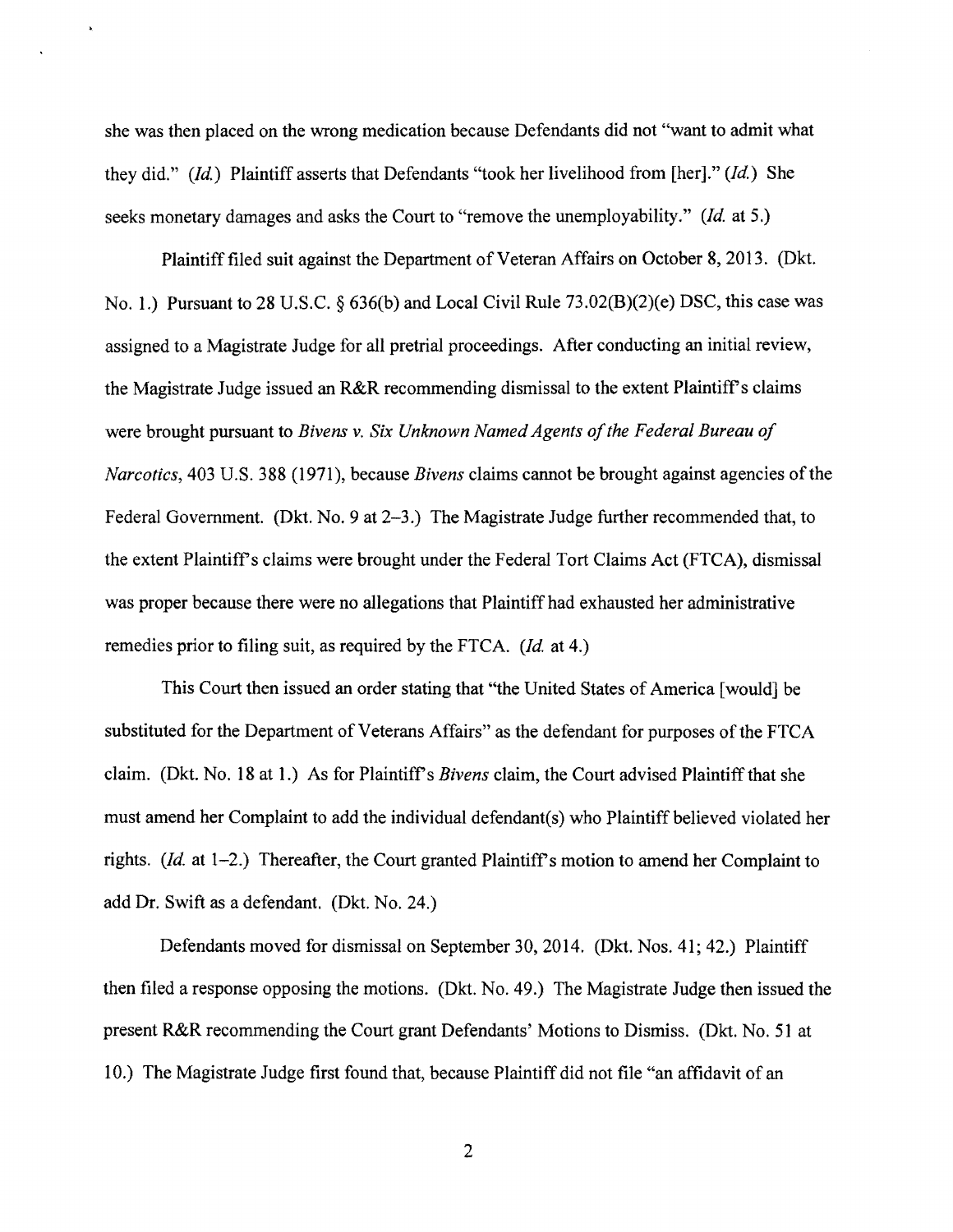expert witness together with her Complaint," she failed to satisfy a mandatory prerequisite to the filing of a malpractice claim asserted under the FTCA, and Plaintiff's FTCA claim should therefore be dismissed. *(Id.* at 6.) The Magistrate Judge then recommended the dismissal of Plaintiffs *Bivens* claim, finding that Plaintiff failed to bring her claim within the applicable three year statute of limitations. *(Id. at 7-9.)* Plaintiff filed a timely written objection to the Magistrate Judge's R&R (Dkt. No. 53), to which Defendants responded. (Dkt. No. 54.)

## **II.** LEGAL STANDARDS

#### A. **Motion to Dismiss**

Rule  $12(b)(6)$  of the Federal Rules of Civil Procedure permits the dismissal of an action if the complaint fails "to state a claim upon which relief can be granted." Such a motion tests the legal sufficiency of the complaint and "does not resolve contests surrounding the facts, the merits of the claim, or the applicability of defenses  $\dots$ . Our inquiry then is limited to whether the allegations constitute 'a short and plain statement of the claim showing that the pleader is entitled to relief." *Republican Party of N.C. v. Martin*, 980 F.2d 943, 952 (4th Cir. 1992) (quotation marks and citation omitted). In a Rule  $12(b)(6)$  motion, the Court is obligated to "assume the truth of all facts alleged in the complaint and the existence of any fact that can be proved, consistent with the complaint's allegations." *E. Shore Mkts., Inc. v. J.D. Assocs. Ltd. P'ship,* 213 F.3d 175, 180 (4th Cir. 2000). However, while the Court must accept the facts in a light most favorable to the non-moving party, it "need not accept as true unwarranted inferences, unreasonable conclusions, or arguments." *Id.* 

To survive a motion to dismiss, the complaint must state "enough facts to state a claim to relief that is plausible on its face." *Bell Atl. Corp. v. Twombly,* 550 U.S. 544 (2007). Although the requirement of plausibility does not impose a probability requirement at this stage, the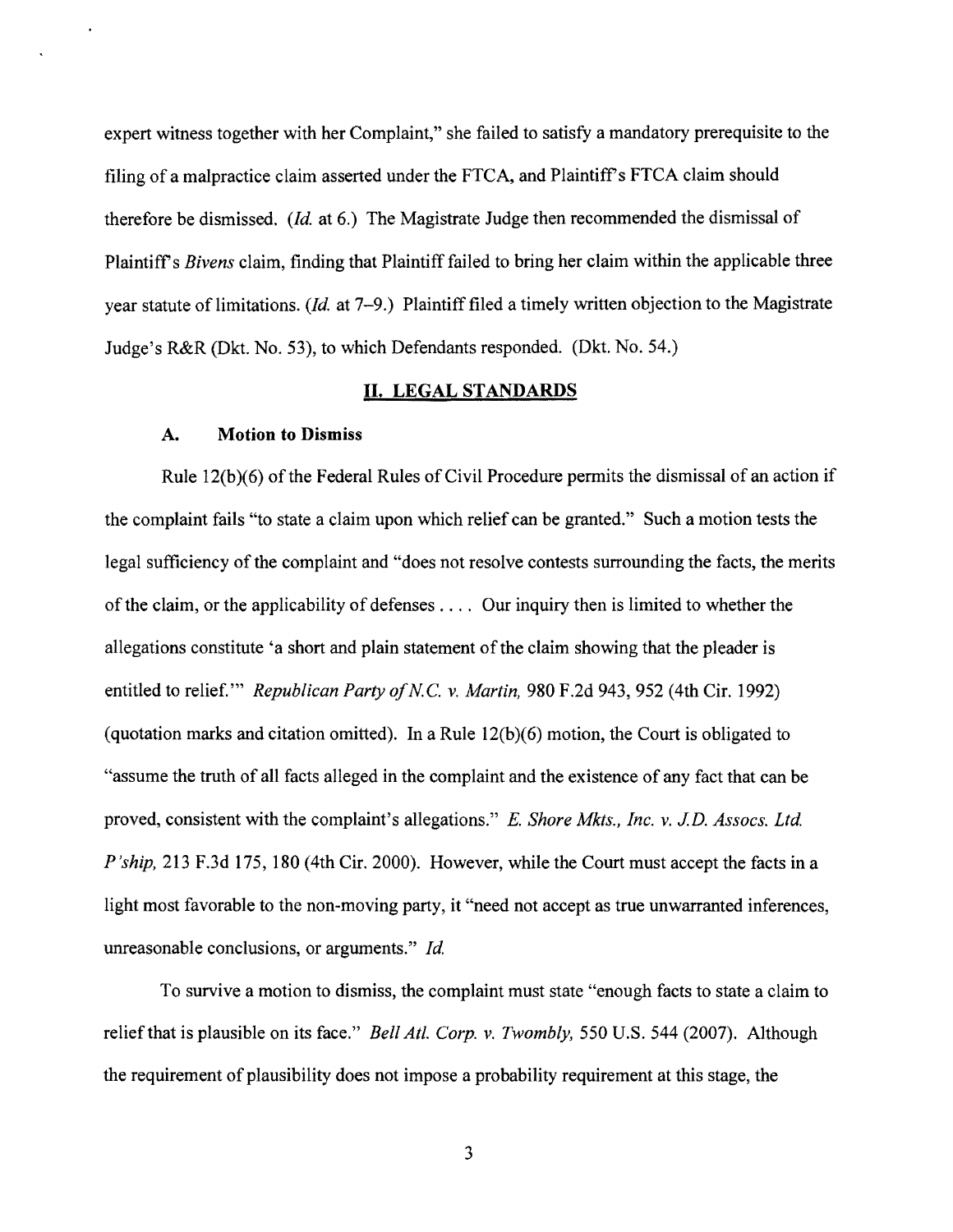complaint must show more than a "sheer possibility that a defendant has acted unlawfully." *Ashcroft* v. *Iqbal,* 556 U.S. 662, 678 (2009). A complaint has "facial plausibility" where the pleading "allows the court to draw the reasonable inference that the defendant is liable for the misconduct alleged." *Id.* 

*Pro se* complaints are construed liberally to allow the development of meritorious claims and "must be held to less stringent standards than formal pleadings drafted by lawyers." *Erickson* v. *Pardus,* 551 U.S. 89,94 (2007). However, the requirement of a liberal construction does not mean that the Court can ignore a plaintiff's clear failure to allege facts that set forth a cognizable claim. *See Well v. Dep't ofSoc. Servs. for Baltimore,* 901 F.2d 387, 391 (4th Cir. 1990) ("The special judicial solicitude with which a district court should view *pro se* complaints does not transform the court into an advocate. ").

# **B. Report and Recommendation**

The Magistrate Judge makes only a recommendation to this Court. The recommendation has no presumptive weight, and the responsibility for making a final determination remains with this Court. *Mathews v. Weber,* 423 U.S. 261, 270–71 (1976). This Court is charged with making a de novo determination of those portions of the R  $\&$  R to which specific objection is made. Additionally, the Court may "accept, reject, or modify, in whole or in part, the findings or recommendations made by the magistrate judge." 28 U.S.C.  $\S$  636(b)(1). This Court may also "receive further evidence or recommit the matter to the magistrate judge with instructions." *Id.* 

As to portions of the R & R to which no specific objection has been made, this Court "must 'only satisfy itself that there is no clear error on the face of the record in order to accept the recommendation.'" *Id.* (quoting Fed. R. Civ. P. 72 advisory committee note). Moreover, in the absence of specific objections to the R  $\&$  R, the Court need not give any explanation for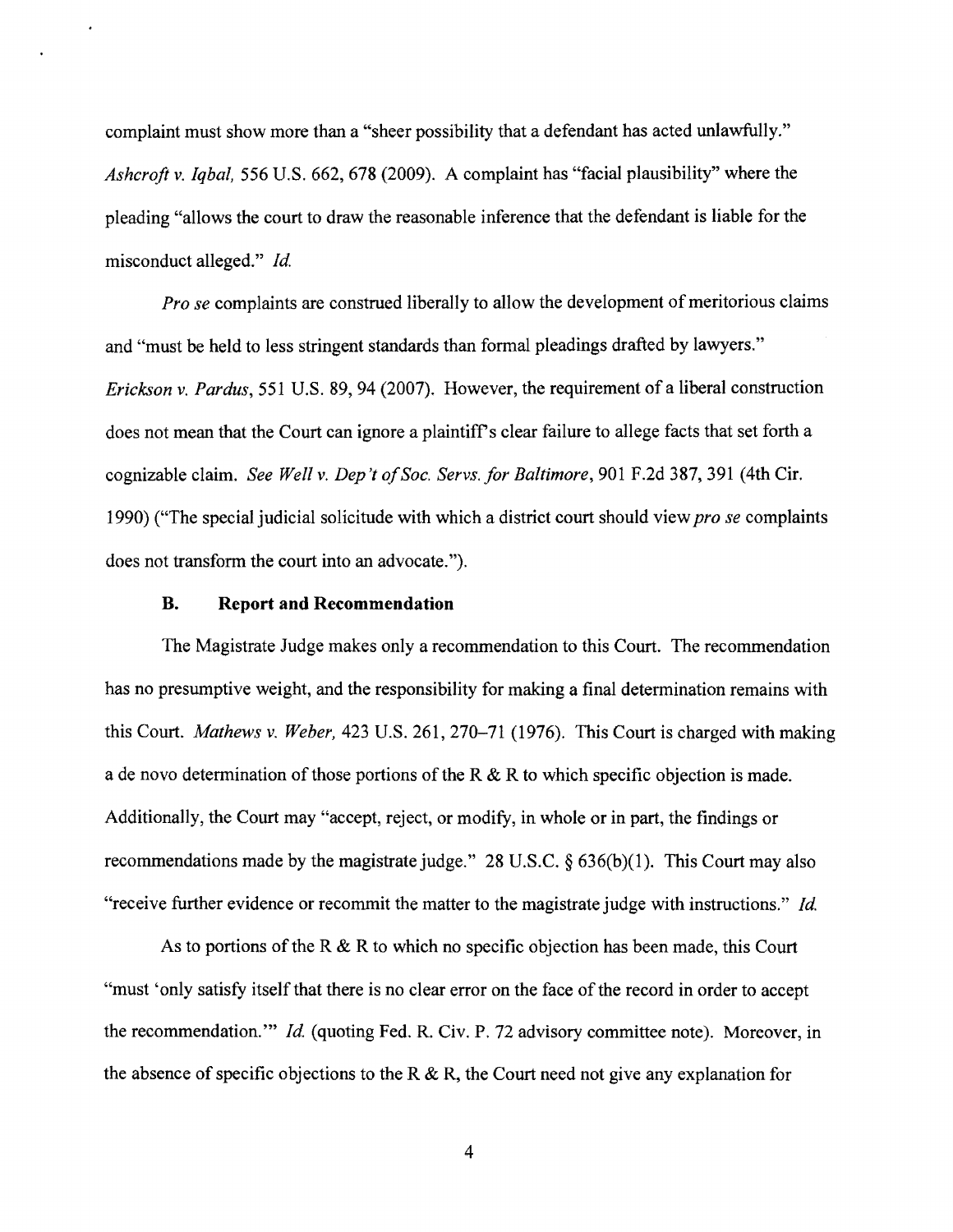adopting the Magistrate Judge's analysis and recommendation. *See Camby* v. *Davis,* 718 F.2d 198, 199-200 (4th Cir. 1983).

#### **III. DISCUSSION**

## A. FTCA **Claim**

The Court agrees with the Magistrate Judge's fmding that Defendants are entitled to dismissal of the FTCA claim because Plaintiff failed to file with her Complaint an expert affidavit identifying "at least one negligent act or omission claimed to exist." *See* S.C. Code Ann.  $\S$  15-36-100 (in order to pursue a malpractice claim in South Carolina, a plaintiff is first required to "file as part of the complaint an affidavit of an expert witness which must specify at least one negligent act or omission claimed to exist and the factual basis for each claim based on the available evidence at the time of the filing of the affidavit"); *Rotureau v. Chaplin*, No. 2:09cv1388, 2009 WL 5195968, at \*6 (D.S.C. Dec. 21, 2009) (dismissing "plaintiffs malpractice claim without prejudice as a result of plaintiff's failure to comply with [S.C. Code Ann.]  $\S$  15-36100"). Indeed, Plaintiff has offered no indication that she has procured the required expert affidavit or intends to procure one at a future date.

# **B.** *Bivens* **Claim**

The Court also agrees with the Magistrate Judge's finding that Plaintiff's failure to file her *Bivens* claim within three years of learning of the alleged improper actions by Dr. Swift warrants dismissal of this claim. *See Farmer* v. *Brennan,* 511 U.S. 825, 847 (1994) (applying § 1983 case law to analyze plaintiff's *Bivens* claim); *Nat'l Adver. Co. v. City of Raleigh*, 947 F.2d 1158, 1161–1162 (4th Cir. 1991) (statute of limitations for  $\S$  1983 claim is the analogous state statute of limitations governing personal injury actions); S.C. Code Ann.  $\S 15-3-530(5)$ (personal injury statute of limitations in South Carolina is three years).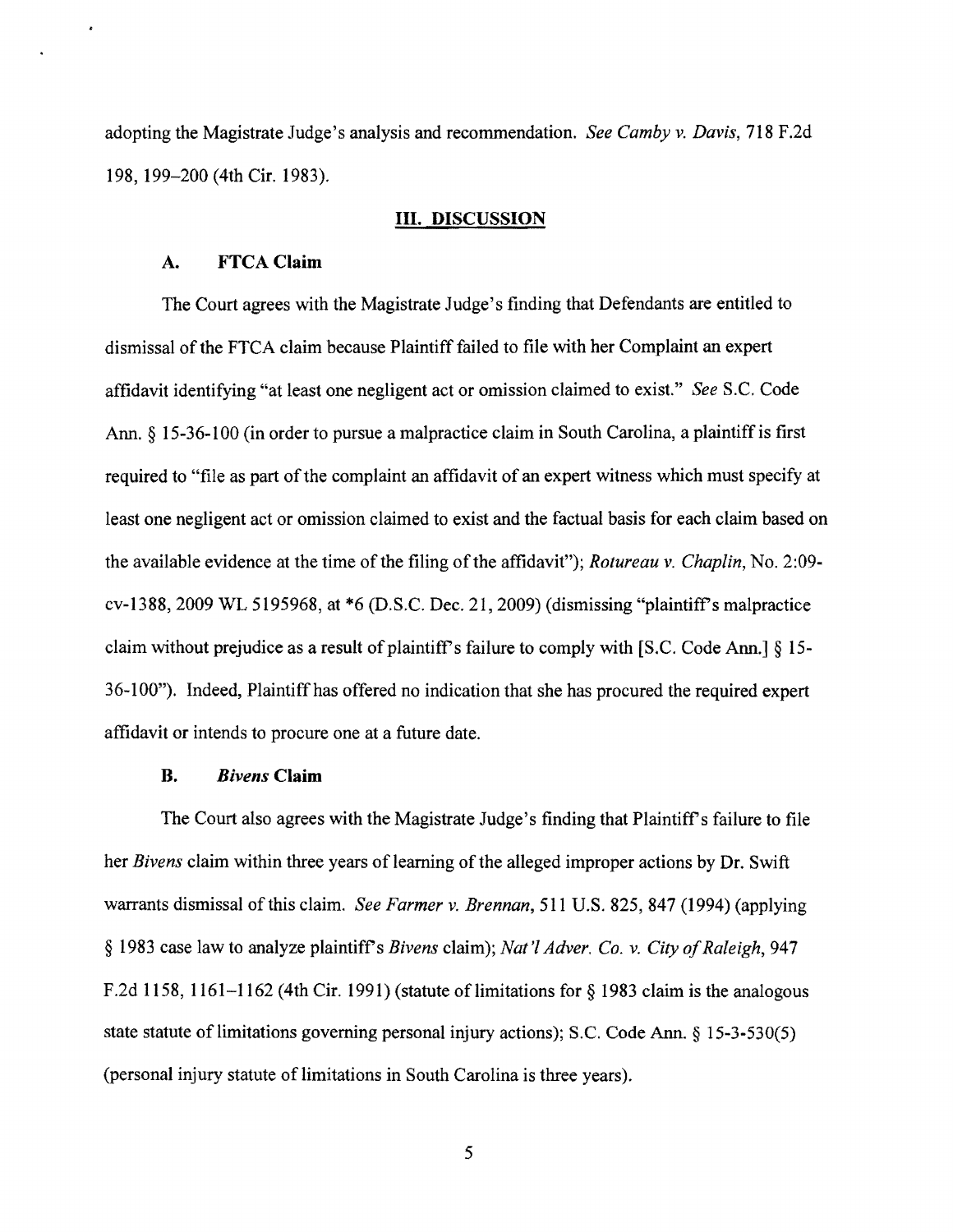Plaintiff's objections do not alter this result. Plaintiff appears to argue that the statute of limitations only began to run in April 15, 2013, when she received a final denial letter regarding her claim with the VA Medical Center. (Dkt. Nos. 53 at 1; 53-1 at 5.) However, South Carolina law provides that the statute of limitations begins to run when a plaintiff has knowledge of facts sufficient to put her on notice of the existence of a cause of action. See True v. Monteith, 489 S.E.2d 615, 616 (S.C. 1997) ("Under  $\S$  15-3-535, the statute of limitations is triggered not merely by knowledge of an injury but by knowledge of facts, diligently acquired, sufficient to put an injured person on notice of the existence of a cause of action against another."); see also *McCorvey* v. *United States,* 2014 WL 4594475, at \*6 (S.D. Ala. Sept. 11,2014) (noting that *"Bivens* claims and FTCA claims are different causes of action governed by different statutes of limitations," and therefore a plaintiff's administrative claim will not serve to toll the limitation period applicable to the *Bivens* claims). Therefore, the statute of limitations began to run on June 26,2009, the date Plaintiff was provided with a pelvic sonogram showing that her left ovary was "not identified and may be surgically absent." (Dkt. Nos. 49 at 1; 49-1 at 4.) Regardless, the fact that Plaintiff filed a claim with the VA Medical Center for the removal of her left ovary on February 26, 2010, (Dkt. No. 53-1 at 1) indicates that Plaintiff had notice of her *Bivens* claim more than three years prior to filing her claim in this Court. (Dkt. No. 1.) Thus, Plaintiff's objections are unavailing.

#### IV. CONCLUSION

For the reasons set forth above, the Court agrees with and **ADOPTS** the R&R of the Magistrate Judge as the order of the Court. (Dkt. No. 51.) Accordingly, the Court dismisses this action without prejudice and without issuance and service of process.

# AND IT IS SO ORDERED.